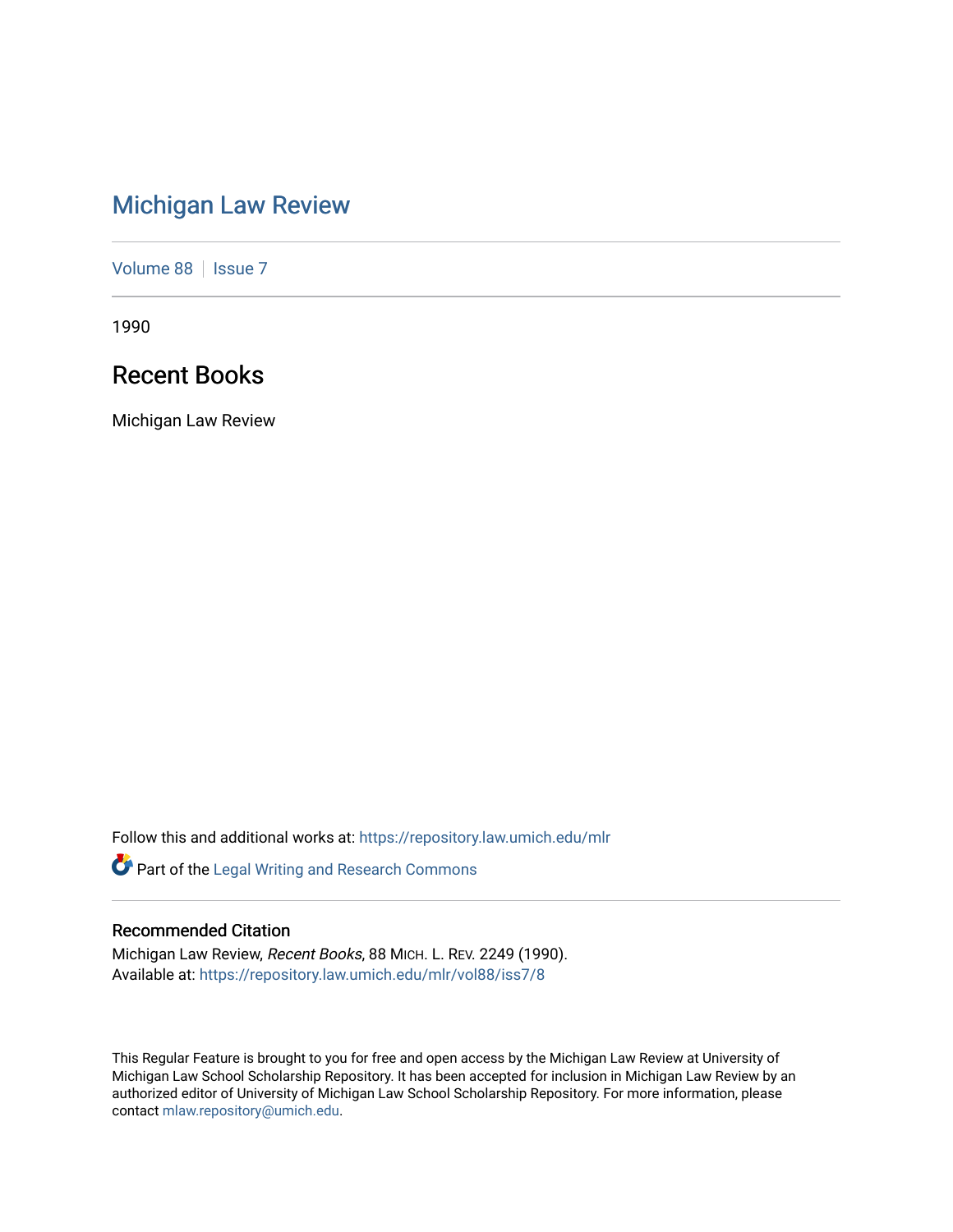### **RECENT BOOKS**

### **BOOKS RECEIVED**

#### *ABORTION*

ABORTION: THE CLASH OF ABSOLUTES. By *Laurence* H. *Tribe.* New York: Norton. 1990. Pp. xvi, 270. \$18.95.

#### *ADMINISTRATION OF CRIMINAL JUSTICE*

QUESTIONING AUTIIORITY: JUSTICE AND CRIMINAL LAW. By *David L. Bazelon*. New York: New York University Press. 1989. Pp. xxiii, 325. Paperback ed., \$17.50. [Distributed by Columbia University Press]

#### *ADMINISTRATION OF JUSTICE*

See also *Education, International Claims, Language, Sex Discrimination.* 

DOING JUSTICE: A TRIAL JUDGE AT WORK. By *Robert Satter.* New York: Simon & Schuster. 1990. Pp. 256. \$19.95.

#### *ADMINISTRATIVE LAW*

ADMINISTRATIVE LAW: RETHINKING JU-DICIAL CoNTROL OF BUREAUCRACY. By *Christopher* F. *Edley, Jr.* New Haven: Yale University Press. 1990. Pp. xiii, 270. \$30.

#### *AFFIRMATIVE ACTION*

AFFIRMATIVE ACTION AND PRINCIPLES OF JUSTICE. By *Kathanne W. Greene.* Westport: Greenwood Press. 1989. Pp. xi, 184. \$37.95.

#### *AGRICULTURE*

AGRICULTURAL LAW: A LAWYER'S GUIDE TO REPRESENTING FARM CLIENTS. By J. *W. Looney, Julia R. Wilder, Sam Brownback &James B. Wadley.* Chicago: American Bar Association. 1990. Pp. v, 630. Paper.

#### *ANTITRUST LAW*

See also *Foreign Law, Health Care Industry.*  CoMPLIANCE MANUALS FOR THE NEW ANTITRUST ERA. American Bar Association Section of Antitrust Law. Chicago: American Bar Association. 1990. Pp. ix, 542. Paper.

#### *BONDS*

See *Investments.* 

#### *CIVIL PROCEDURE*

See *Torts.* 

#### *CIVIL RIGHTS*

CIVIL RIGHTS, THE CoNSTITUTION, AND CoNGRESS, 1863-1869. By *Earl* M. *Maltz.* 

Lawrence: University Press of Kansas. 1990. Pp. xiii, 198. \$25.

### *COMPARATIVE LAW*

See *Foreign Law, Intellectual Property.* 

#### *CONSTITUTIONAL HISTORY*

See *Constitutional Law, First Amendment.* 

#### *CONSTITUTIONAL LAW*

See also *Civil Rights.* 

THE CHANGING CoNSTITUTION. Edited by *Jeffrey Jowell* & *Dawn Oliver.* New York: Clarendon Press/Oxford University Press. 1989. Pp. xxiv, 463. \$79.

JUDICIAL POWER AND REFORM POLITICS: THE ANATOMY OF *LOCHNER V. NEW YORK.*  By *Paul Kens.* Lawrence: University Press of Kansas. 1990. Pp. vii, 232. \$29.95.

LIBERTY, PROPERTY, AND THE FuTuRE OF CoNSTITUTIONAL DEVELOPMENT. Edited by *Ellen Frankel Paul* & *Howard Dickman.* Albany: State University of New York Press. 1990. Pp. vii, 341. Cloth, \$65.50; paper, \$21.95.

#### *CORPORATE CRIMINAL RESPONSIBILITY*

JUST DESERTS FOR CORPORATE CRIMINALS. By *Kip Schlegel.* Boston: Northeastern University Press. 1990. Pp. xvi, 235. \$35.

#### *COURTS*

JUDGING. By *Robert* E. *Keeton.* St. Paul: West Publishing Co. 1990. Pp. x, 842. Paper, \$19.95.

STATE SUPREME CoURTS IN STATE AND NATION. By *G. Alan Tarr & Mary Cornelia Aldis Porter.* New Haven: Yale University Press. 1990. Pp. xii, 283. Paperback ed., \$12.95.

#### *CRIMINAL LAW*

See *Sociological Jurisprudence.* 

#### *CRIMINOLOGY*

#### See *History, Sociological Jurisprudence.*

#### *CRITICAL LEGAL STUDIES*

A GUIDE TO CRITICAL LEGAL STUDIES. By *Mark Kelman.* Cambridge: Harvard University Press. 1990. Paperback ed., \$14.95.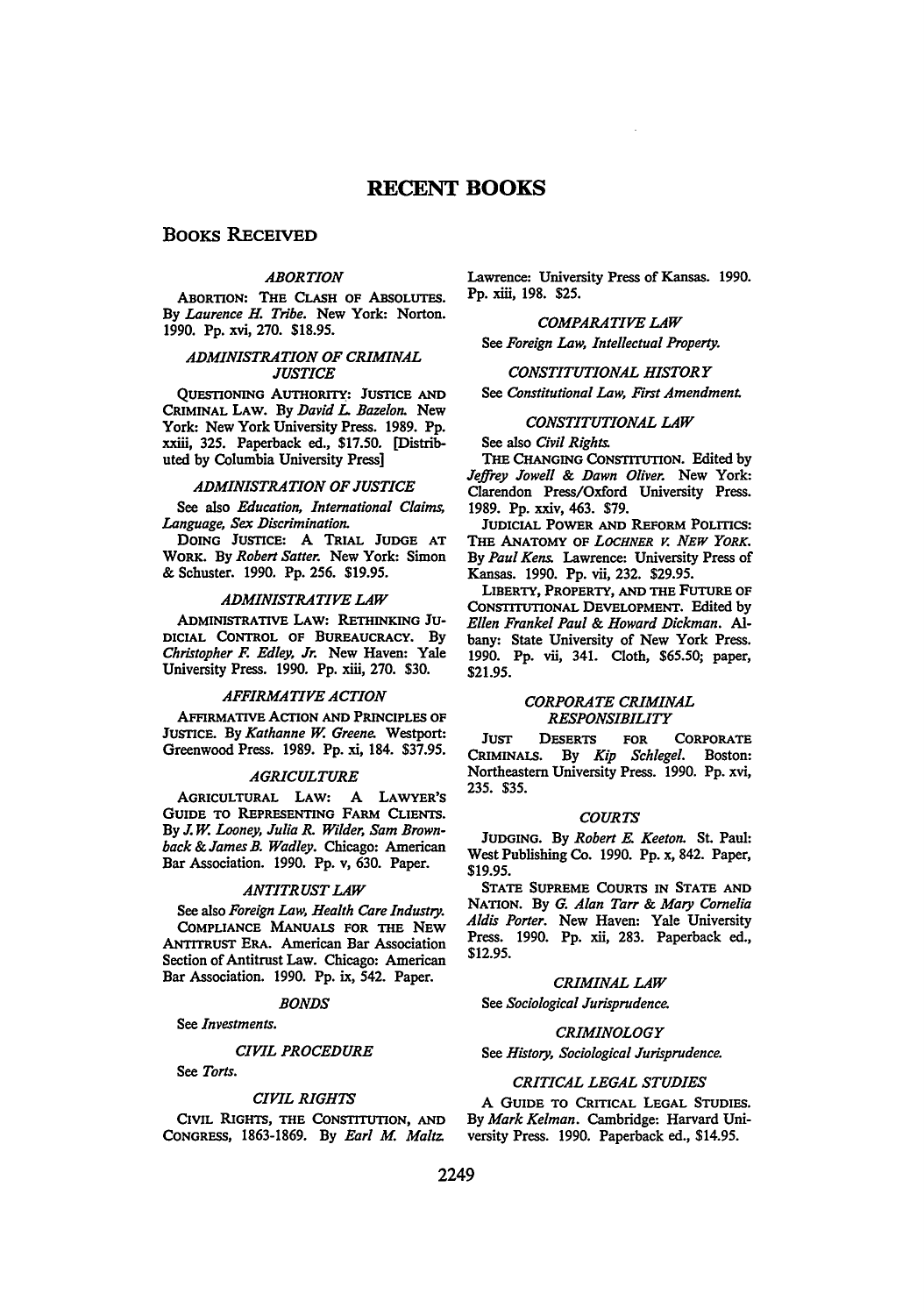#### *DEMOCRACY*

#### See also *First Amendment.*

DEMOCRACY AND THE MASS MEDIA: A CoLLECTION OF EssAYS. Edited by *Judith Lichtenberg.* New York: Cambridge University Press. 1990. Pp. xi, 410. Cloth, \$44.50; paper, \$14.95.

#### *DISPUTE RESOLUTION*

SETTLING DISPUTES: CONFLICT RESOLU-TION IN BUSINESS, FAMILIES, AND THE LEGAL SYSTEM. By *Linda* R. *Singer.* Boulder: Westview Press. 1990. Pp. xi, 196. Cloth, \$42.85; paper, \$18.85.

#### *EDUCATION*

#### See also *Sociological Jurisprudence.*

JUSTICE AND ScHOOL SYSTEMS: THE ROLE OF THE COURTS IN EDUCATION LITI-GATION. Edited by *Barbara Flicker.* Philadelphia: Temple University Press. 1990. Pp. viii, 443. \$49.95.

#### *ENVIRONMENTAL LAW*

ENVIRONMENTAL POLITICS AND POLICY: THEORIES AND EVIDENCE. Edited by *James*  P. *Lester.* Durham: Duke University Press. 1989. Pp. x, 405. Cloth, \$55; paper, \$22.95.

#### *ENVIRONMENTAL PROTECTION*  See *Environmental Law.*

See *Politics.* 

#### *EVIDENCE*

*ETHICS* 

CLEARY & GRAHAM'S HANDBOOK OF ILLI-NOIS EVIDENCE. (5th ed.) By *Michael* H. *Graham.* Boston: Little, Brown. 1990. Pp. xxXiii, 856. \$95.

RETHINKING EVIDENCE: EXPLORATORY EssAYS. By *William Twining.* Cambridge: Basil Blackwell. 1990. Pp. vii, 407. \$49.95.

#### *FEMINIST JURISPRUDENCE*

See also *Women.* 

THEORETICAL PERSPECTIVES ON SEXUAL DIFFERENCE. Edited by *Deborah L. Rhode.*  New Haven: Yale University Press. 1990. Pp. xi, 315. \$25.

#### *FIRST AMENDMENT*

THE FIRST AMENDMENT, DEMOCRACY, AND ROMANCE. By *Steven* H. *Shijfrin.* Cambridge: Harvard University Press. 1990. Pp. viii, 285. \$29.95.

THE WATCHDOG CoNCEPT: THE PRESS AND THE CoURTS IN NINETEENTH-CENTURY AMERICA. By *Timothy w. Gleason.* Ames: Iowa State University Press. 1990. Pp. x, 150. \$21.95.

#### *FOREIGN LAW*

THE CONSTITUTIONAL JURISPRUDENCE OF THE FEDERAL REPUBLIC OF GERMANY. By *Donald* P. *Kommers.* Durham: Duke University Press. 1989. Pp. xxxvi, 590. Cloth, \$75; paper, \$32.50.

LAW AND SOCIETY IN MODERN INDIA. By *Marc Galanter.* New York: Oxford Univer· sity Press. 1989. Pp. c, 329. \$29.95.

SURVEY OF FOREIGN LAWS AND REGULATIONS<br>TIONS AFFECTING INTERNATIONAL **INTERNATIONAL** FRANCHISING. Prepared by Franchising Committee, Section of Antitrust Law, Ameri· can Bar Association. Chicago: American Bar Association. 1989. Pp. xiv, 898. \$140.

#### *FOREIGN RELATIONS*

See *Foreign Law, International Law.* 

#### *FRANCHISING*

FRANCHISE PROTECTION: LAWS AGAINST TERMINATION AND THE ESTABLISHMENT OF ADDITIONAL FRANCHISE. *American Bar Association Section of Antitrust Law.* Chicago: American Bar Association. 1990. Pp. ix, 229. Paper, \$45.

#### *HABEAS CORPUS*

THE LAW OF HABEAS CoRPUS. (2d ed.) By R.J. *Sharpe.* New York: Clarendon Press/ Oxford University Press. 1989. Pp. xiv, 271. \$64.

#### *HEALTH*

AMERICAN HEALTH LAW. By *George* J. *Annas, Sylvia A. Law, Rand E. Rosenblatt* & *Kenneth* R. *Wing.* Boston: Little, Brown. 1990. Pp. xxxviii, 1000.

#### *HEALTH CARE INDUSTRY*

See also *Health.* 

DEVELOPMENTS IN ANTITRUST HEALTH CARE LAW. Edited by *Phillip A. Prager, Rox· ane* C *Busey* & *Tina Miller.* Chicago: Ameri· can Bar Association. 1990. Pp. vii, 253. Paper, \$50.

#### *HISTORY*

See also *Sovereignty.* 

MURDER AND MADNESS: MEDICINE, LAW, AND SOCIETY IN THE FIN DE SIECLE. By *Ruth Harris.* New York: Clarendon Press/Oxford University Press. 1989. Pp. x, 366. \$52.

#### *HOMICIDE*

See *History.* 

#### *HOMOSEXUALITY*

See *Sexual Orientation.* 

#### *IND/ANS*

THE AMERICAN INDIAN IN WESTERN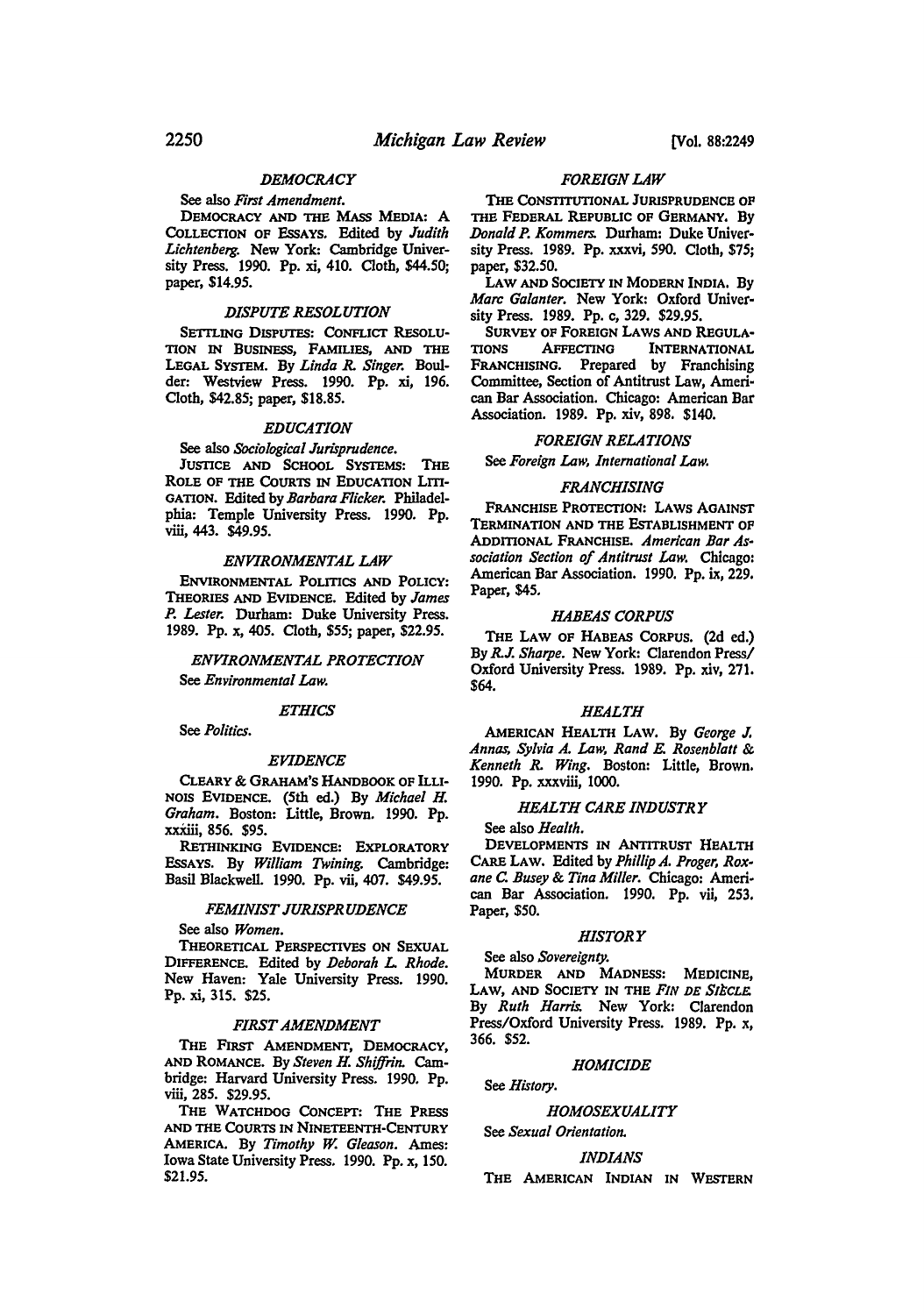LEGAL THOUGHT: THE DISCOURSES OF CoNQUEST. By *Robert A. Williams, Jr.* New York: Oxford University Press. 1990. Pp. xi, 352. \$39.95.

#### *INHERITANCE, ESTATE AND GIFF TAXES*

#### See *Taxation.*

#### *INTELLECTUAL PROPERTY*

INTELLECTUAL PROPERTY RIGHTS IN SCI-ENCE, TECHNOLOGY, AND EcONOMIC PER-FORMANCE: INTERNATIONAL CoMPARISONS. Edited by *Francis W. Rushing* & *Carole Ganz Brown.* Boulder: Westview Press. 1990. Pp. xiv, 354. Paper, \$38.50.

#### *INTERNATIONAL CLAIMS*

INTERNATIONAL CIVIL LITIGATION IN UNITED STATES CoURTS: CoMMENTARY AND MATERIALS. By *Gary B. Bom* & *David Westin.* Cambridge: Kluwer Law & Taxation Publishers. 1989. Pp. xxv, 736. \$75.

#### *INTERNATIONAL LAW*

PALESTINE AND ISRAEL: A CHALLENGE TO JUSTICE. By *John Quigley.* Durham: Duke University Press. 1990. Pp. xi, 337. Cloth, \$42.50; paper, \$18.95.

#### *INVESTMENTS*

ABCS OF ARBITRAGE: TAX RULES FOR INVESTMENT OF BOND PROCEEDS BY Mu-NICIPALmES. (1990 ed.) By *Frederic* L. *Ballard, Jr.* Chicago: American Bar Association. 1990. Pp. vi, 336. Paper, \$39.95.

#### *JUDGES*

See *Administration of Justice, Courts.* 

#### *JUDICIAL ACTIVISM*

See *Remedies.* 

#### **JUDICIAL REVIEW**

See *War.* 

#### *JURISPRUDENCE*

AMERICAN JURISPRUDENCE: TRIALS. Vol. 40. Rochester: Lawyers Co-operative Publishing Co. & San Francisco: Bancroft-Whitney. 1990. Pp. vii, 693.

THE PROBLEMS OF JURISPRUDENCE. By *Richard A. Posner.* Cambridge: Harvard University Press. 1990. Pp. xiv, 485. Paper.

#### *LANGUAGE*

THE BILINGUAL CoURTROOM: CoURT IN-TERPRETERS IN THE JUDICIAL PROCESS. By *Susan Berk-Seligson.* Chicago: University of Chicago Press. 1990. Pp. xii, 299. Cloth, \$50; paper, \$19.95.

#### *LAW AND THE ARTS*

LAW AND LITERATURE: A MISUNDER-

*STOOD* RELATION. By *Richard A. Posner.*  Cambridge: Harvard University Press. 1988. Pp. xi, 371. Paperback ed. (1990), \$12.95.

#### *LAW SCHOOLS*

THE INSIDER'S GUIDE TO THE TOP FIF-TEEN LA w SCHOOLS. By *Cynthia* L. *Cooper.*  New York: Doubleday. 1990. Pp. x, 402. Paper, \$12.95.

#### *LEGAL HISTORY*

### *LEGAL RESEARCH*

LAW BOOKS & SERIALS IN PRINT 1990: A MULTIMEDIA SOURCEBOOK. 3 vols. New York: R.R. Bowker. 1990. Pp. xc, xc, xc, 2188. \$500.

#### *LEGISLATIVE BODIES*

See *Civil Rights.* 

See *Women.* 

*LIBERTY* 

#### See *Constitutional Law.*

*MEDICAL JURISPRUDENCE* 

See *Health.* 

#### *MUNICIPAL CORPORATIONS*

See *Investments.* 

#### *NARCOTICS*

BEYOND THE WAR ON DRUGS: OVERCOM-ING A FAILED PUBLIC POLICY. By *Steven Wisotsky.* Buffalo: Prometheus Books. 1990. Pp. xiii, 279. Paper, \$15.95.

#### *NATIONAL SECURITY*

THE NATIONAL SECURITY CoNSTITUTION: SHARING POWER AFTER THE IRAN-CoNTRA AFFAIR. By *Harold Hongju Koh.* New Haven: Yale University Press. 1990. Pp. x, 340. Cloth, \$35; paper, \$14.95.

#### *NATURAL LAW*

NATURAL LAW AND JUSTICE. By *Lloyd* L. *Weinreb.* Cambridge: Harvard University Press. 1987. Pp. xiii, 320. Paperback ed., \$12.95.

#### *NEWS MEDIA*

See *Democracy.* 

#### *PHILOSOPHY*

#### See also *Sociological Jurisprudence.*

CoNSTRUCTIONS OF REASON: EXPLORA-TIONS OF KANT'S PRACTICAL PHILOSOPHY. By *Onora O'Neill* New York: Cambridge University Press. 1989. Pp. xii, 249. \$39.50. JUSTICE AS TRANSLATION: AN EssAY IN

CULTURAL AND LEGAL CRITICISM. By *James Boyd White.* Chicago: University of Chicago Press. 1990. Pp. xviii, 313. \$29.95.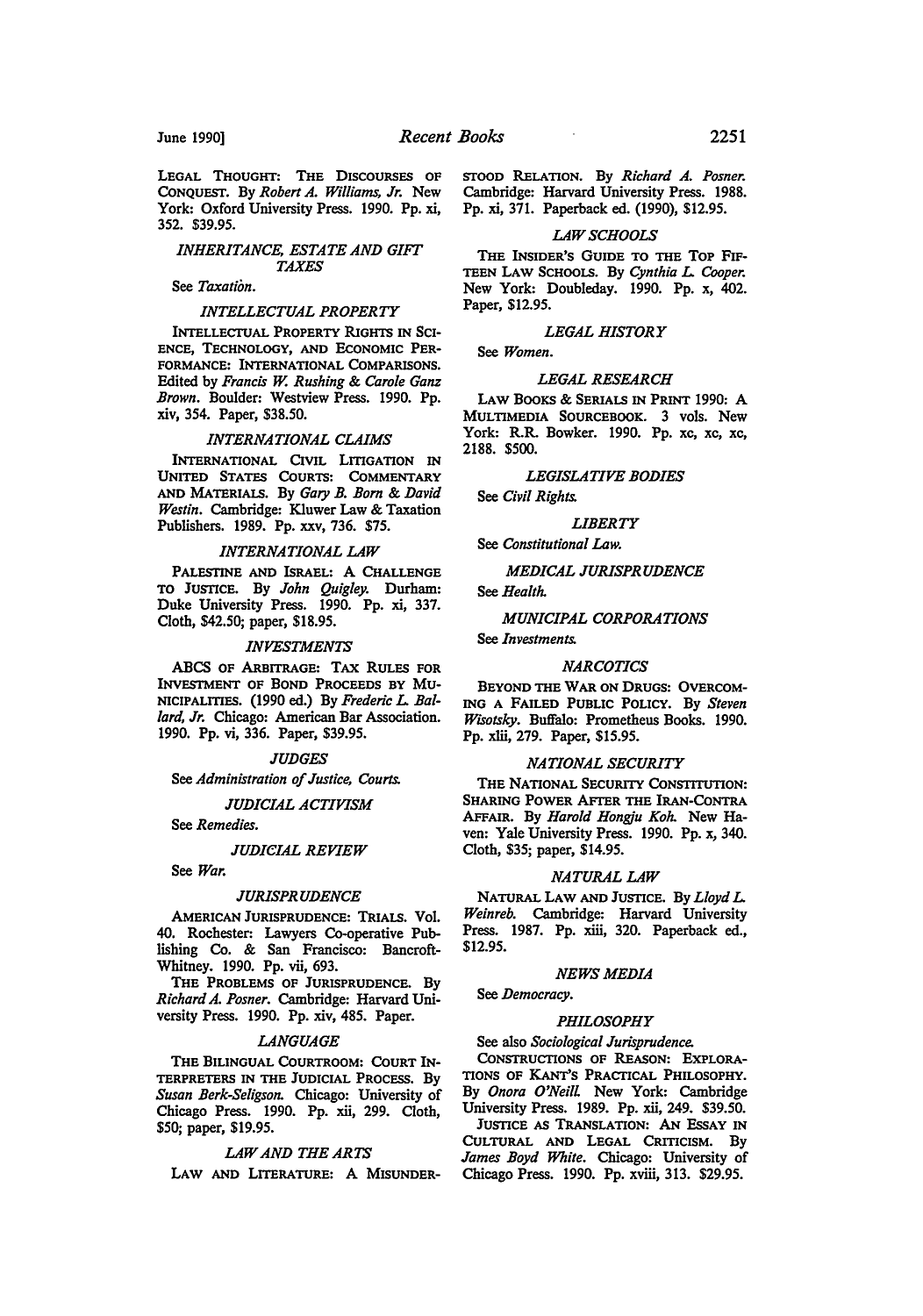#### *POLITICAL SCIENCE*

See also *International Law, Sovereignty.*  THE CONCEPT OF SOCIALIST LAW. By *Christine Sypnowich.* New York: Clarendon Press/Oxford University Press. 1990. Pp. xiv, 195. \$45.

#### *POLITICS*

See also *Environmental Law, Narcotics.* 

COMPROMISE AND POLITICAL ACTION: POLITICAL MORALITY IN LIBERAL AND DEMOCRATIC LIFE. By *J. Patrick Dobel* Savage: Rowman & Littlefield. 1990. Pp. vi, 215. \$34.50.

#### *PROPERTY*

See also *Constitutional Law.* 

A THEORY OF PROPERTY. By *Stephen R. Munzer.* New York: Cambridge University Press. 1990. Pp. x, 491. Cloth, \$55; paper, \$19.95.

*RADIO AND TELEVISION* 

See *Democracy.* 

*RELIGION* 

See *Sociological Jurisprudence.* 

#### *REMEDIES*

REMEDIAL LAW: WHEN CoURTS BECOME ADMINISTRATORS. Edited by *Robert c Wood.* Amherst: University of Massachusetts Press. 1990. Pp. xi, 192. \$25.

## *SCHOOLS AND SCHOOL DISTRICTS*

See *Education.* 

#### *SEX DISCRIMINATION*

JUSTICE AND GENDER: SEX DISCRIMINA-TION AND THE LAW. By *Deborah* L *Rhode.*  Cambridge: Harvard University Press. 1989. Pp. x, 428.

#### *SEXUAL ORIENTATION*

See also *Feminist Jurisprudence.* 

SEXUAL ORIENTATION AND THE LAW. *Editors of Harvard Law Review.* Cambridge: Harvard University Press. 1990. Pp. 170. Cloth, \$17.50; paper, \$9.95.

#### *SLAVERY*

SLAVE LAW IN THE AMERICAS. By *Alan Watson.* Athens: University of Georgia Press. 1989. Pp. xv, 179. \$25.

#### *SOCIOLOGICAL JURISPRUDENCE*

See also *Foreign Law, History, Sociology.*  BOUNDARIES DIMLY PERCEIVED: LAW, RELIGION, EDUCATION, AND THE CoMMON GOOD. By *Christopher F. Mooney.* Notre Dame: University of Notre Dame Press. 1990. Pp. xiii, 189. \$26.95.

A GENERAL THEORY OF CRIME. By

*Michael R. Gottfredson* & *Travis Hirschi.*  Stanford: Stanford University Press. 1990. Pp. xvi, 297. Cloth, \$39.50; paper, \$12.95.

LAW, CULTURE, AND VALUES: EssAYS IN HONOR OF GRAY L. DORSEY. Edited by *Sava Alexander Vojcanin.* New Brunswick: Transaction Publishers. 1990. Pp. 300. \$34.95.

RULES VERSUS RELATIONSHIPS: THE ETHNOGRAPHY OF LEGAL DISCOURSE. By *John M Conley* & *William M O'Barr.* Chicago: University of Chicago Press. 1990. Pp. xiv, 222. Cloth, \$34; paper, \$14.95.

SOCIAL CONTRACT, FREE RIDE: A STUDY OF THE PUBLIC GOODS PROBLEM. By *Anthony de Jasay.* New York: Clarendon Press/Oxford University Press. 1989. Pp. vi, 256. \$49.95.

WHY PEOPLE OBEY THE LAW. By *Tom R. Tyler.* New Haven: Yale University Press. 1990. Pp. vii, 273. \$30.

#### *SOCIOLOGY*

See also *Sociological Jurisprudence.* 

GETIING JUSTICE AND GETTING EVEN: LEGAL CoNSCIOUSNESS AMONG WORKING-CLASS AMERICANS. By *Sally Engle Merry.*  Chicago: University of Chicago Press. 1990. Pp. x, 227. Cloth, \$50; paper, \$19.95.

#### *SOVEREIGNTY*

FROM POPULAR SOVEREIGNTY TO THE SOVEREIGNTY OF LAW: LAW, SOCIETY, AND POLITICS IN FIFTH-CENTURY ATHENS. By *Martin Ostwald.* Berkeley: University of California Press. 1986. Pp. xxii, 663. Paper, \$17.95.

#### *STATISTICS*

STATISTICS FOR LAWYERS. By *Michael o. Finkelstein* & *Bruce Levin.* New York: Springer-Verlag. 1990. Pp. xxii, 608. \$59.

#### *TAXATION*

FEDERAL ESTATE AND GIFT TAXATION. (6th ed.) By *Boris* L *Bittker* & *Elias Clark.*  Boston: Little, Brown. 1990. Pp. xix, 611.

#### *TORTS*

THE LIMITS OF LITIGATION: THE DALKON SHIELD CONTROVERSY. By *Ronald J. Bacigal.* Durham: Carolina Academic Press. 1990. Pp. xiii, 143. Cloth, \$19.95; paper, \$9.95.

#### *TRIALS*

See *Jurisprudence.* 

#### *WAR*

IN THE NAME OF WAR: JUDICIAL REVIEW AND THE WAR POWERS SINCE 1918. By *Christopher N. May.* Cambridge: Harvard University Press. 1989. Pp. ix, 370.